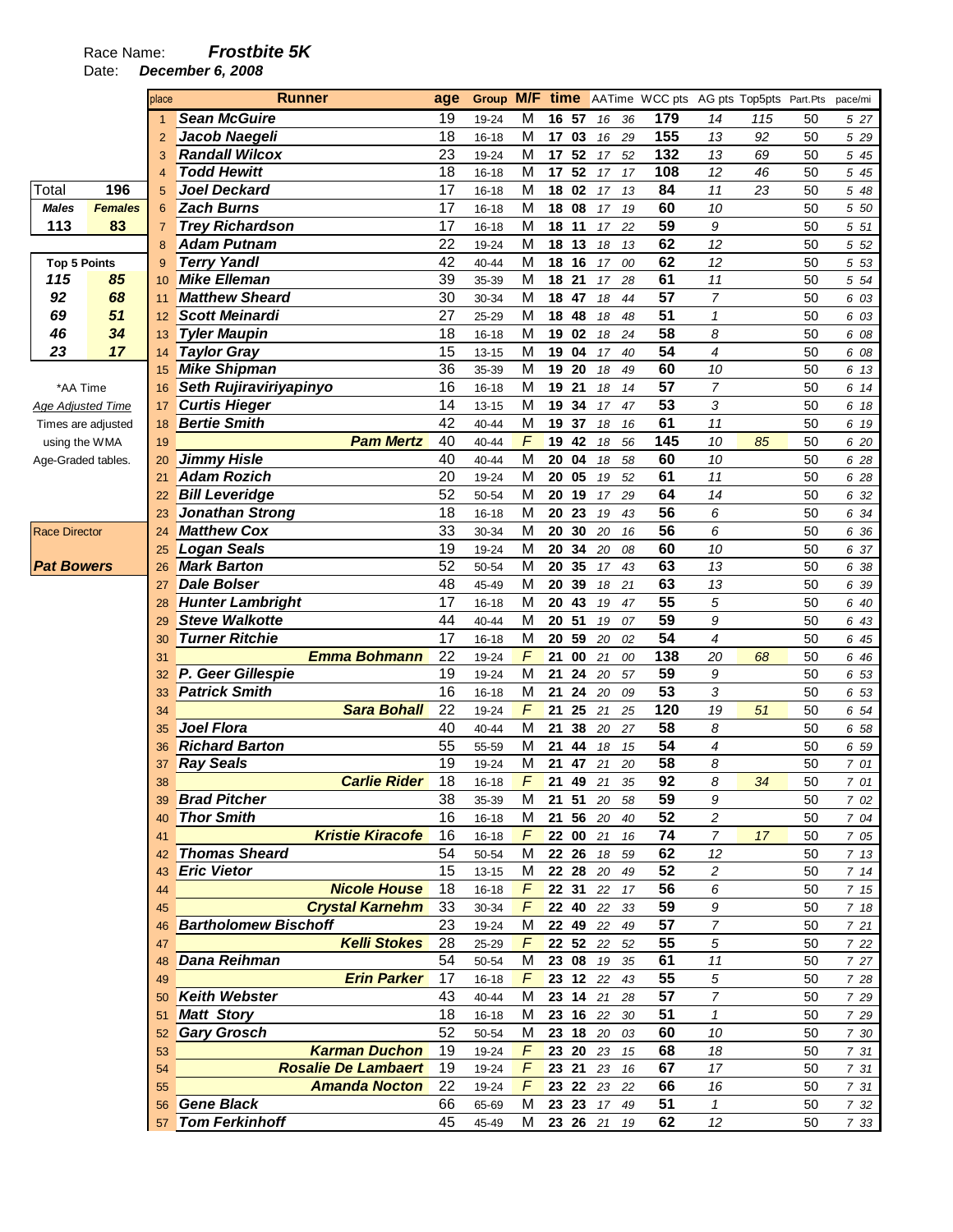Date: **December 6, 2008** 

| place | <b>Runner</b>              | age | Group M/F |                         | time      |          |          | AATime WCC pts AG pts Top5pts Part.Pts |    | pace/mi |
|-------|----------------------------|-----|-----------|-------------------------|-----------|----------|----------|----------------------------------------|----|---------|
| 58    | <b>Joe Nocton</b>          | 52  | 50-54     | M                       | 23<br>-36 | 20<br>19 | 59       | 9                                      | 50 | 736     |
| 59    | <b>Tim Harris</b>          | 13  | 13-15     | M                       | 23<br>39  | 21<br>02 | 51       | 1                                      | 50 | 7 37    |
| 60    | <b>Eric Yandl</b>          | 13  | $13 - 15$ | М                       | 23<br>39  | 21<br>02 | 50       | 0                                      | 50 | 7 37    |
| 61    | <b>Darrin Dolehanty</b>    | 44  | 40-44     | M                       | 23<br>41  | 21<br>43 | 56       | 6                                      | 50 | 7 37    |
| 62    | <b>Sandy Grubb</b>         | 42  | 40-44     | F                       | 23<br>48  | 22       | 59<br>30 | 9                                      | 50 | 740     |
| 63    | <b>Dylan Kent</b>          | 16  | 16-18     | M                       | 50<br>23  | 22<br>27 | 50       | 0                                      | 50 | 7 40    |
| 64    | <b>Rodger Clark</b>        | 56  | 55-59     | M                       | 57<br>23  | 19<br>56 | 53       | 3                                      | 50 | 7 43    |
|       | <b>Terry Dryden</b>        | 49  |           | M                       | 24<br>00  |          | 61       | 11                                     |    |         |
| 65    |                            |     | 45-49     |                         |           | 21       | 10       |                                        | 50 | 7 43    |
| 66    | <b>Vince Punzo</b>         | 46  | 45-49     | M                       | 24<br>04  | 21       | 60<br>44 | 10                                     | 50 | 7 45    |
| 67    | <b>Rosy Cohane</b>         | 18  | 16-18     | F                       | 24<br>06  | 23<br>51 | 54       | 4                                      | 50 | 7 45    |
| 68    | <b>Rod Waltz</b>           | 47  | 45-49     | M                       | 24<br>07  | 21       | 59<br>36 | 9                                      | 50 | 7<br>46 |
| 69    | <b>Craig Weigel</b>        | 30  | 30-34     | M                       | 24<br>15  | 24       | 55<br>11 | 5                                      | 50 | 7 48    |
| 70    | <b>Jeff Smith</b>          | 45  | 45-49     | M                       | 24<br>24  | 22<br>12 | 58       | 8                                      | 50 | 7 51    |
| 71    | <b>George Stallings</b>    | 59  | 55-59     | M                       | 24<br>29  | 19<br>52 | 52       | $\overline{c}$                         | 50 | 7 53    |
| 72    | <b>Molly Fallon</b>        | 19  | 19-24     | F                       | 24<br>31  | 24<br>25 | 65       | 15                                     | 50 | 7 53    |
| 73    | <b>Richard Miller</b>      | 44  | 40-44     | M                       | 24<br>35  | 22<br>32 | 55       | 5                                      | 50 | 7 55    |
| 74    | <b>Kevin Lingg</b>         | 32  | 30-34     | М                       | 24<br>39  | 24<br>27 | 54       | 4                                      | 50 | 7 56    |
| 75    | <b>Chuck Shingledecker</b> | 65  | 65-69     | M                       | 24<br>43  | 19<br>01 | 50       | 0                                      | 50 | 7 57    |
| 76    | <b>Keith Morey</b>         | 34  | 30-34     | M                       | 24<br>45  | 24<br>21 | 53       | 3                                      | 50 | 7 58    |
| 77    | <b>Patrick Williams</b>    | 58  | 55-59     | M                       | 24<br>46  | 20<br>16 | 51       | $\mathcal I$                           | 50 | 7 58    |
| 78    | <b>Jennifer Jones</b>      | 29  | 25-29     | F                       | 24<br>56  | 24<br>56 | 54       | 4                                      | 50 | 8 02    |
| 79    | <b>Mary Trinh</b>          | 21  | 19-24     | F                       | 25<br>00  | 25<br>00 | 64       | 14                                     | 50 | 03<br>8 |
| 80    | <b>Denise Hoerst</b>       | 45  | 45-49     | F                       | 25<br>01  | 22       | 53<br>56 | 3                                      | 50 | 8 03    |
| 81    | <b>Kelly Burk</b>          | 34  | 30-34     | F                       | 25<br>03  | 24<br>51 | 58       | 8                                      | 50 | 8 04    |
|       | <b>Rick Bolser</b>         | 39  |           | М                       | 25<br>07  | 23       | 58       | 8                                      | 50 |         |
| 82    |                            | 23  | 35-39     |                         |           | 55       | 56       |                                        |    | 05<br>8 |
| 83    | <b>David Berta</b>         | 51  | 19-24     | M<br>F                  | 25<br>15  | 25       | 15       | 6                                      | 50 | 8 08    |
| 84    | <b>Eileen Cravens</b>      |     | 50-54     |                         | 25<br>26  | 21<br>39 | 53       | 3                                      | 50 | 8<br>11 |
| 85    | <b>Rachel Dranoff</b>      | 19  | 19-24     | F                       | 25<br>30  | 25<br>24 | 63       | 13                                     | 50 | 8<br>12 |
| 86    | <b>Karen Clark</b>         | 50  | 50-54     | F                       | 25<br>31  | 22<br>00 | 52       | $\overline{c}$                         | 50 | 8 13    |
| 87    | <b>Hannah Larson</b>       | 22  | 19-24     | F                       | 25<br>34  | 25<br>34 | 62       | 12                                     | 50 | 8<br>14 |
| 88    | <b>Audrey Webster</b>      | 14  | 13-15     | $\sqrt{2}$              | 37<br>25  | 24<br>08 | 52       | $\overline{c}$                         | 50 | 8<br>15 |
| 89    | <b>Kate Schamel</b>        | 36  | 35-39     | $\overline{F}$          | 25<br>40  | 25       | 59<br>16 | 9                                      | 50 | 8<br>16 |
| 90    | <b>Kelly Day</b>           | 42  | 40-44     | $\sqrt{2}$              | 25<br>43  | 24       | 58<br>18 | 8                                      | 50 | 8<br>17 |
| 91    | James Day                  | 37  | 35-39     | M                       | 25<br>44  | 24<br>52 | 57       | $\overline{7}$                         | 50 | 8<br>17 |
| 92    | <b>Mark Cox</b>            | 31  | 30-34     | M                       | 25<br>45  | 25       | 52<br>38 | $\overline{c}$                         | 50 | 8<br>17 |
| 93    | <b>Lori Fowler</b>         | 31  | 30-34     | F                       | 25<br>48  | 25       | 57<br>46 | 7                                      | 50 | 8<br>18 |
| 94    | <b>Katie Temple</b>        | 16  | 16-18     | F                       | 25<br>50  | 24<br>59 | 53       | 3                                      | 50 | 8<br>19 |
| 95    | <b>Lori Bolser</b>         | 36  | 35-39     | $\mathsf{F}$            | 25<br>51  | 25<br>26 | 58       | 8                                      | 50 | 8 19    |
| 96    | <b>Josh Chenoweth</b>      | 28  | 25-29     | M                       | 26 04     | 26 04    | 50       | 0                                      | 50 | 8 2 3   |
| 97    | <b>Mario LaMantia</b>      | 38  | 35-39     | M                       | 26 06     | 25 02    | 56       | 6                                      | 50 | 8 2 4   |
| 98    | <b>Darin Dubbs</b>         | 39  | 35-39     | M                       | 26 09     | 24 54    | 55       | 5                                      | 50 | 8 2 5   |
| 99    | <b>Jared Shade</b>         | 24  | 19-24     | M                       | 26 16     | 26<br>16 | 55       | 5                                      | 50 | 8 27    |
| 100   | <b>Heather Johnson</b>     | 21  | 19-24     | $\overline{F}$          | 26 25     | 26<br>25 | 61       | 11                                     | 50 | 8 30    |
| 101   | <b>Gwynne Justice</b>      | 38  | 35-39     | F                       | 26 27     | 25<br>45 | 57       | $\overline{7}$                         | 50 | 8 31    |
|       | 102 Brooke Bales           | 38  | 35-39     | M                       | 26 28     | 25<br>23 | 54       | $\boldsymbol{4}$                       | 50 | 8 31    |
| 103   | <b>Amelia Dick</b>         | 12  | $0 - 12$  | $\boldsymbol{\digamma}$ | 26 30     | 24<br>05 | 52       | $\overline{c}$                         | 50 | 8 32    |
|       | 104 Kyle Frost             | 20  | 19-24     | M                       | 26 31     | 26<br>14 | 54       | $\boldsymbol{4}$                       | 50 | 8 32    |
| 105   | <b>Kathy Barton</b>        | 52  | 50-54     | F                       | 26 32     | 22<br>18 | 51       | 1                                      | 50 | 8 32    |
|       | 106 Marvin Esham           | 62  | 60-64     | М                       | 26 33     | 20<br>59 | 53       | 3                                      | 50 | 8 3 3   |
| 107   | <b>Diana Punzo</b>         | 43  | 40-44     | F                       | 26 39     | 24<br>57 | 57       | 7                                      | 50 | 8 35    |
|       | 108 Todd Schricker         | 41  |           | M                       | 26 43     |          | 54       | 4                                      | 50 |         |
|       |                            |     | 40-44     | М                       | 26 50     | 25<br>04 | 58       |                                        |    | 8 36    |
|       | 109 Ronnie Lindley         | 53  | 50-54     |                         |           | 22<br>54 |          | 8                                      | 50 | 8 38    |
|       | 110 Walter Evans           | 43  | 40-44     | М                       | 26 51     | 24<br>49 | 53       | 3                                      | 50 | 8 3 9   |
|       | 111 Greg Kurtz             | 51  | 50-54     | М                       | 26 53     | 23<br>19 | 57       | $\overline{7}$                         | 50 | 8 3 9   |
| 112   | <b>Shulamite Wan</b>       | 24  | 19-24     | F                       | 26 57     | 26<br>57 | 60       | 10                                     | 50 | 8 40    |
| 113   | <b>Lauren Shade</b>        | 20  | 19-24     | F                       | 27 02     | 27<br>01 | 59       | 9                                      | 50 | 8 42    |
| 114   | <b>Cory Mathieu</b>        | 20  | 19-24     | $\overline{F}$          | 27 04 27  | 03       | 58       | 8                                      | 50 | 8 43    |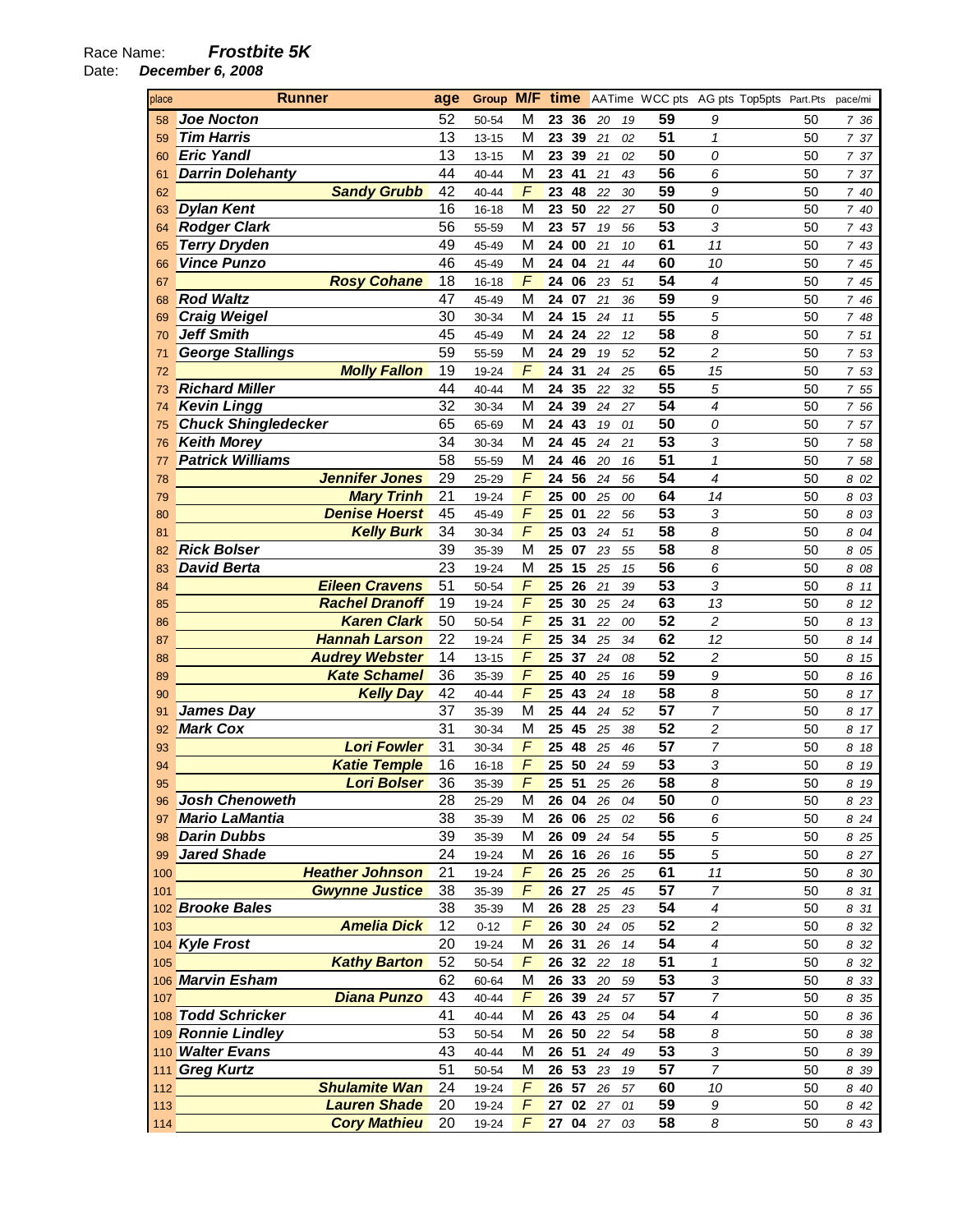Date: **December 6, 2008** 

| place      | <b>Runner</b>                                   |          | Group M/F time |            |                |          |          |          | AATime WCC pts AG pts Top5pts Part.Pts |          | pace/mi        |
|------------|-------------------------------------------------|----------|----------------|------------|----------------|----------|----------|----------|----------------------------------------|----------|----------------|
| 115        | <b>Cherie Dolehanty</b>                         | 39       | 35-39          | F          | 27<br>05       | 26       | 12       | 56       | 6                                      | 50       | 843            |
| 116        | <b>Quyen Wolfe</b>                              | 31       | 30-34          | F          | 27<br>24       | 27       | 22       | 56       | 6                                      | 50       | 8 49           |
| 117        | <b>Jessica McKinney</b>                         | 31       | 30-34          | F          | 27<br>25       | 27       | 23       | 55       | 5                                      | 50       | 8 49           |
| 118        | <b>Mindy Ward</b>                               | 37       | 35-39          | F          | 27<br>27       | 26       | 53       | 55       | 5                                      | 50       | 8 50           |
| 119        | <b>Tonya Burroughs</b>                          | 21       | 19-24          | F          | 27<br>38       | 27       | 38       | 57       | 7                                      | 50       | 854            |
| 120        | <b>Justin Mitchell</b>                          | 22       | 19-24          | M          | 53<br>27       | 27       | 52       | 53       | 3                                      | 50       | 8 58           |
| 121        | <b>Jim Tanner</b>                               | 40       | 40-44          | M          | 54<br>27       | 26       | 22       | 52       | 2                                      | 50       | 8 59           |
| 122        | <b>Kimberly Hall</b>                            | 42       | 40-44          | $\sqrt{2}$ | 28<br>03       | 26       | 31       | 56       | 6                                      | 50       | 9 02           |
| 123        | <b>Jake Schamel</b>                             | 11       | $0 - 12$       | M          | 05<br>28       | 23       | 41       | 53       | 3                                      | 50       | 9 02           |
| 124        | <b>Jill Brand</b>                               | 38       | 35-39          | F          | 28<br>07       | 27       | 23       | 54       | 4                                      | 50       | 9 03           |
| 125        | John Baker                                      | 45       | 45-49          | M          | 28<br>18       | 25       | 45       | 57       | 7                                      | 50       | 9<br>07        |
| 126        | <b>Phillip Nisonger</b>                         | 52       | 50-54          | M          | 28<br>25       | 24       | 27       | 56       | 6                                      | 50       | 9<br>09        |
| 127        | <b>Susan Kiracofe</b>                           | 42       | 40-44          | F          | 55<br>28       | 27       | 20       | 55       | 5                                      | 50       | 9<br>18        |
| 128        | <b>Lisa Burkhardt</b>                           | 51       | 50-54          | F          | 56<br>28       | 24       | 38       | 50       | 0                                      | 50       | 9<br>19        |
| 129        | <b>Barb Scrogham</b>                            | 62       | 60-64          | F          | 29<br>05       | 21       | 14       | 50       | 0                                      | 50       | 9 22           |
| 130        | <b>Jonathon Baker</b>                           | 21       | 19-24          | M          | 29<br>13       | 29       | 06       | 52       | $\overline{c}$                         | 50       | 9 24           |
| 131        | <b>Chris Schuler</b>                            | 34       | 30-34          | M          | 29<br>14       | 28       | 46       | 51       | $\mathcal I$                           | 50       | 9 25           |
| 132        | <b>Jim Grubaugh</b>                             | 38       | 35-39          | M          | 29<br>20       | 28       | 08       | 53       | 3                                      | 50       | 9 26           |
| 133        | <b>Brenda Baumer</b>                            | 44       | 40-44          | F          | 29<br>21       | 27       | 13       | 54       | 4                                      | 50       | 9 27           |
| 134        | <b>Amy Decker</b>                               | 42       | 40-44          | $\sqrt{ }$ | 22<br>29       | 27       | 45       | 53       | 3                                      | 50       | 9 27           |
| 135        | <b>Bill Collins</b>                             | 63       | 60-64          | M          | 29<br>27       | 23       | 04       | 52       | 2                                      | 50       | 9 2 9          |
| 136        | <b>Mike McIntosh</b>                            | 49       | 45-49          | M          | 32<br>29       | 26       | 02       | 56       | 6                                      | 50       | 9 30           |
| 137        | <b>Matt Ballenger</b>                           | 22       | 19-24          | M          | 29<br>43       | 29       | 42       | 51       | 1                                      | 50       | 9<br>34        |
| 138        | <b>Aaron Bischoff</b>                           | 19       | 19-24          | M          | 56<br>29       | 29       | 18       | 50       | 0                                      | 50       | 9<br>38        |
| 139        | <b>Terry Randall</b>                            | 54       | 50-54          | M          | 30<br>06       | 25       | 29       | 55       | 5                                      | 50       | 9<br>41        |
| 140        | <b>Jan Parker</b>                               | 30       | 30-34          | $\sqrt{2}$ | 07<br>30       | 30       | 06       | 54       | 4                                      | 50       | 9<br>42        |
| 141        | <b>Frank Donahue</b>                            | 47       | 45-49          | M          | 30<br>11       | 27       | 02       | 55       | 5                                      | 50       | 9 43           |
| 142        | <b>Tom Carrico</b>                              | 55       | 55-59          | M          | 30<br>20       | 25       | 28       | 50       | 0                                      | 50       | 9 46           |
| 143        | <b>Eliza Hens-Greco</b>                         | 18       | 16-18          | $\sqrt{2}$ | 30<br>27       | 30       | 07       | 52       | $\overline{c}$                         | 50       | 9 48           |
| 144        | John Burton                                     | 63       | 60-64          | M          | 30<br>28       | 23       | 52       | 51       | $\mathcal I$                           | 50       | 9<br>48        |
| 145        | <b>Robin Quigg</b>                              | 39       | 35-39          | M          | 30<br>34       | 29       | 06       | 52       | $\overline{c}$                         | 50       | 9 50           |
| 146        | <b>Robert Baker</b>                             | 47       | 45-49          | M          | 55<br>30       | 27       | 42       | 54       | 4                                      | 50       | 9 57           |
| 147        | <b>Ryan Miller</b>                              | 10       | $0 - 12$       | M          | 31<br>01       | 25       | 21       | 52       | 2                                      | 50       | 9 59           |
| 148        | <b>Judy Pierce</b>                              | 46       | 45-49          | F          | 31<br>05       | 28       | 10       | 52       | 2                                      | 50       | 10 00          |
| 149        | <b>Kara Newman</b>                              | 27       | 25-29          | F          | 31<br>07       | 31       | 07       | 53       | 3                                      | 50       | 10 01          |
| 150        | <b>Tom Schamel</b>                              | 37       | 35-39          | M          | 31<br>13       | 30       | 10       | 51       | 1                                      | 50       | 10 03          |
| 151        | <b>Karli Elsrod</b>                             | 21       | 19-24          | F          | 31<br>23       | 31       | 23       | 56       | 6                                      | 50       | 10 06          |
| 152        | <b>Liz Ferris</b>                               | 36       | 35-39          | F          | 31<br>28       | 30       | 58       | 53       | 3                                      | 50       | 10 08          |
|            | 153 Ronald McFadden                             | 53       | 50-54          | M          | 29<br>31       | 26       | 52       | 54       | 4                                      | 50       | 10 08          |
|            | 154 Duane Fry                                   | 36       | 35-39          | M          | 33<br>31       | $30\,$   | 42       | 50       | 0                                      | 50       | 10 09          |
| 155        | <b>Amy Boxell</b>                               | 20       | 19-24          | F          | 35<br>31       | 31       | 34       | 55       | 5                                      | 50       | 10 10          |
| 156        | <b>Jess Kane</b>                                | 21       | 19-24          | $\sqrt{2}$ | 31<br>43       | 31       | 43       | 54       | 4                                      | 50       | 10 13          |
| 157        | <b>Lisa Hacker</b>                              | 42       | 40-44          | $\digamma$ | 44<br>31       | 29       | 59       | 52       | $\overline{c}$                         | 50       | 10 13          |
| 158        | <b>Maranda Ladd</b>                             | 28       | 25-29          | $\sqrt{2}$ | 31<br>48       | 31       | 48       | 52       | 2                                      | 50       | 10 14          |
| 159        | <b>Brian Massey</b><br><b>Sarah Bischoff</b>    | 45       | 45-49          | M          | 53<br>31       | 29       | 01       | 53       | 3                                      | 50       | 10 16          |
| 160        |                                                 | 20       | 19-24          | F          | 16<br>32       | 32       | 15       | 53       | 3                                      | 50       | 10 23          |
| 161        | <b>Chris Brady</b>                              | 44       | 40-44          | F          | 32<br>34       | 30       | 12       | 51       | $\mathbf{1}$                           | 50       | 10 29          |
| 162        | <b>Anna Putnam</b><br><b>Kaitlin Hens-Greco</b> | 21       | 19-24          | F<br>F     | 32 37<br>32 44 | 32       | 37       | 52<br>51 | $\overline{c}$                         | 50       | 10 30<br>10 32 |
| 163        | <b>Rachel Seals</b>                             | 21<br>18 | 19-24<br>16-18 | F          | 46<br>32       | 32<br>32 | 44       | 51       | 1<br>1                                 | 50<br>50 |                |
| 164        | 165 Bob Swanson                                 | 61       |                | M          | 32<br>47       | 26       | 25       | 50       | 0                                      | 50       | 10 33          |
|            | <b>Emily Lacey</b>                              | 15       | 60-64<br>13-15 | F          | 33<br>07       | 31       | 08<br>38 | 51       | $\boldsymbol{\mathcal{L}}$             | 50       | 10 33<br>10 40 |
| 166<br>167 | <b>Kelly Clark</b>                              | 31       | 30-34          | F          | 33<br>36       | 33       | 33       | 53       | 3                                      | 50       | 10 49          |
| 168        | Dana Budd                                       | 54       | 50-54          | M          | 56<br>33       | 28       | 43       | 53       | 3                                      | 50       | 10 55          |
|            | <b>Suzette McIntosh</b>                         | 46       | 45-49          | F          | 34<br>05       | 30       | 53       | 51       | 1                                      | 50       | 10 58          |
| 169<br>170 | <b>Lisa Grubaugh</b>                            | 39       | 35-39          | F          | 34<br>06       | 32       | 59       | 52       | 2                                      | 50       | 10 59          |
| 171        | <b>Lindsay Boatright</b>                        | 28       | 25-29          | $\sqrt{ }$ | 34 19          | 34       | 19       | 51       | $\mathbf{1}$                           | 50       | 11 03          |
|            |                                                 |          |                |            |                |          |          |          |                                        |          |                |